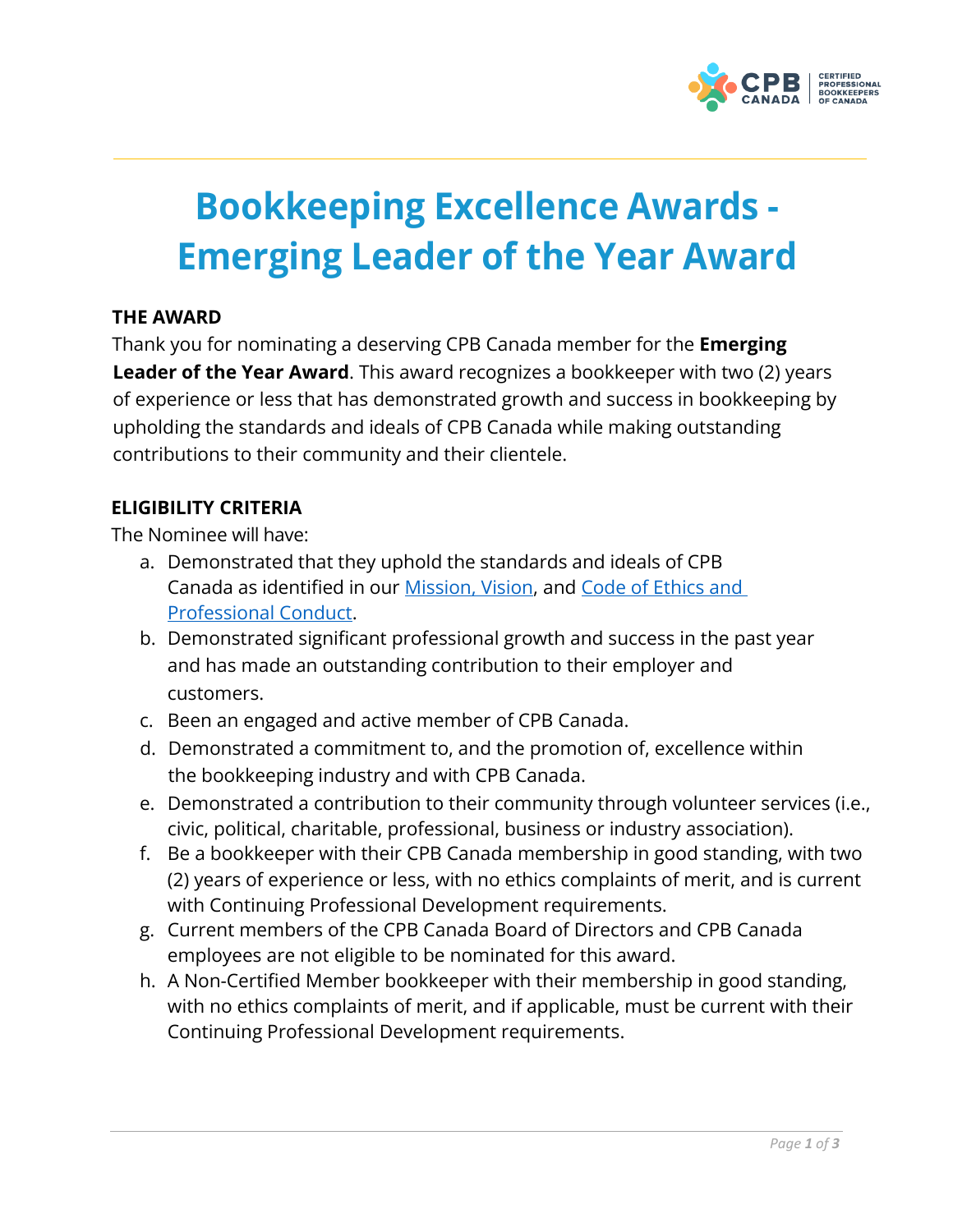

#### **WHO CAN NOMINATE?**

- a. Any CPB Canada member, an employer, an employee, or customer/client of the Nominee.
- b. Entities/companies that supply technology to the accounting/bookkeeping community, and their representatives, are not permitted to submit nominations.
- c. Self-nominations are permitted with supporting documentation**.**

#### **PROCESS**

- a. All nominations and supporting documentation must be received by CPB Canada ahead of any prescribed deadline. The date and time of nominations are recorded, and late entries will not be accepted.
- b. The nomination will be submitted to CPB Canada via the prescribed channels for that given year.
- c. All nominations must be completed entirely, or the nomination will be eliminated from consideration.
- d. CPB Canada will provide an acknowledged receipt for each nomination submitted.
- e. The Review Panel's decision will be final.

#### **REVIEW PANEL**

CPB Canada will form a Review Panel annually to choose the Emerging Leader of the Year Award recipient. They will consist of at least three CPB Canada members who are CPBs in good standing and not members of the current Board of Directors.

#### **ANNOUNCEMENT OF THE AWARD**

The recipient of the CPB Canada Emerging Leader of the Year Award will be announced at the IGNITE Conference.

## **MAXIMUM NUMBER OF WINNERS IN ANY ONE YEAR**

No more than one (1) Emerging Leader of the Year Award will be awarded in any given year.